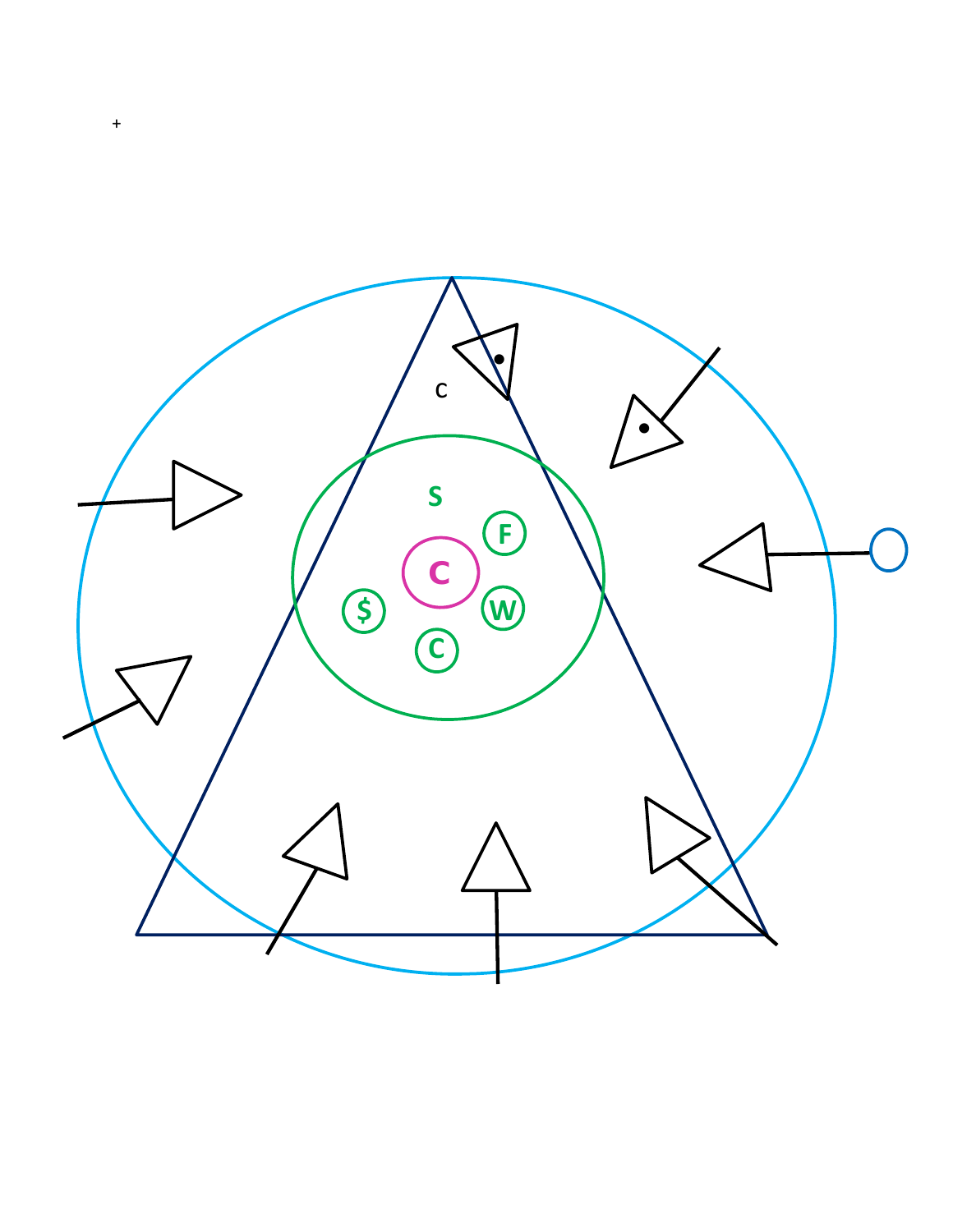# **Do Now/Early and Ongoing**

**Get current students involved**

**Publicity – FB**

 **– Website**

**Database – Principals and Staff**

**Baseline and Models**

**Personal recruitment**

**Contacting current alumni groups eg. East and West**

#### **Why Important to You?**



#### **Collective Entity**

- **‐ Not East vs. West vs. Original High School**
- **‐ All Schools**

# **Someplace for Alums to get information**

- **‐ Plan class reunions**
- **Impact stronger with one Lakota**

**Connectivity – Reconnect ‐ New relations/connects**

## **Role of District in What this Community Means to You?**



**Gives community an identity Celebrate all aspects of Alumni**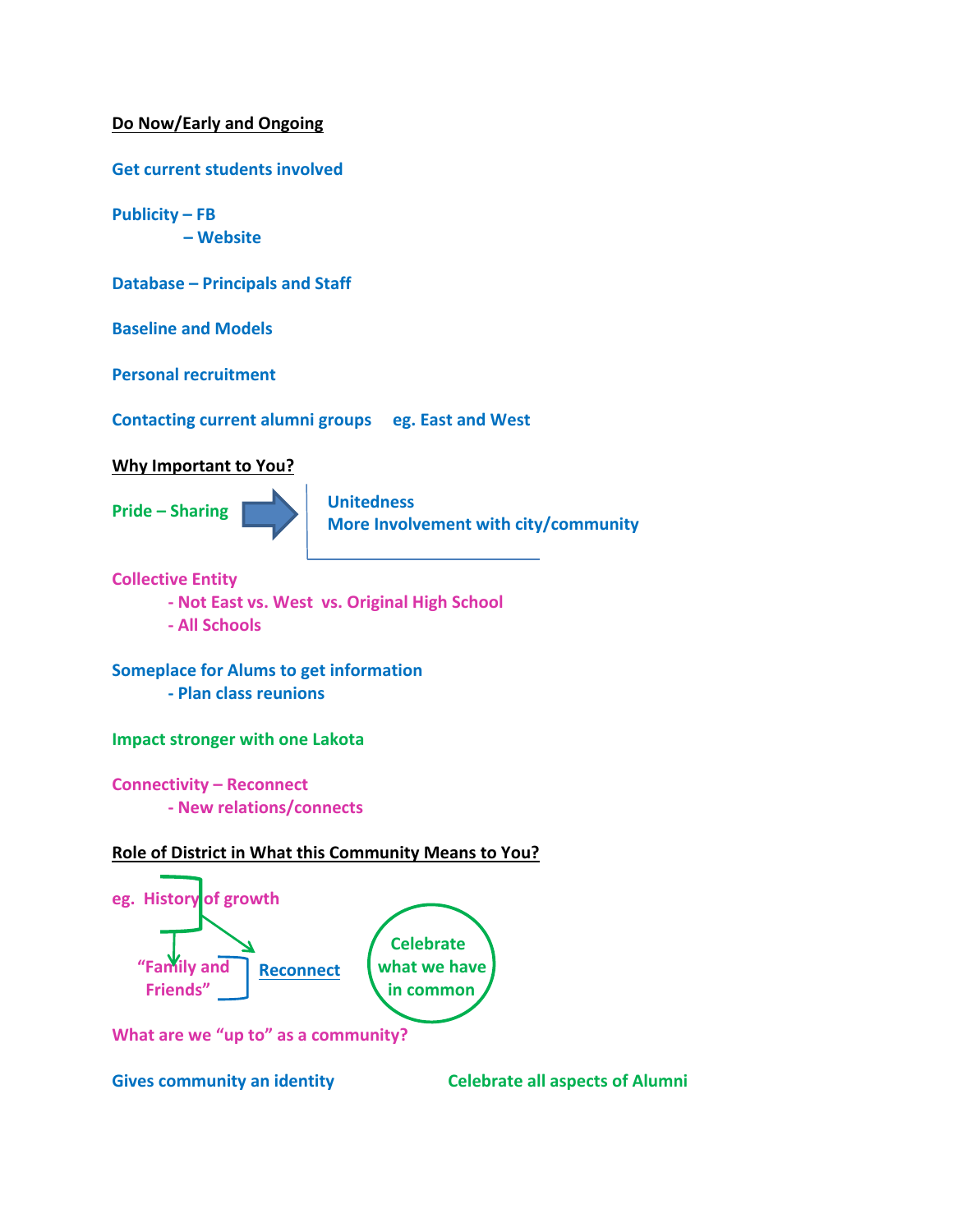